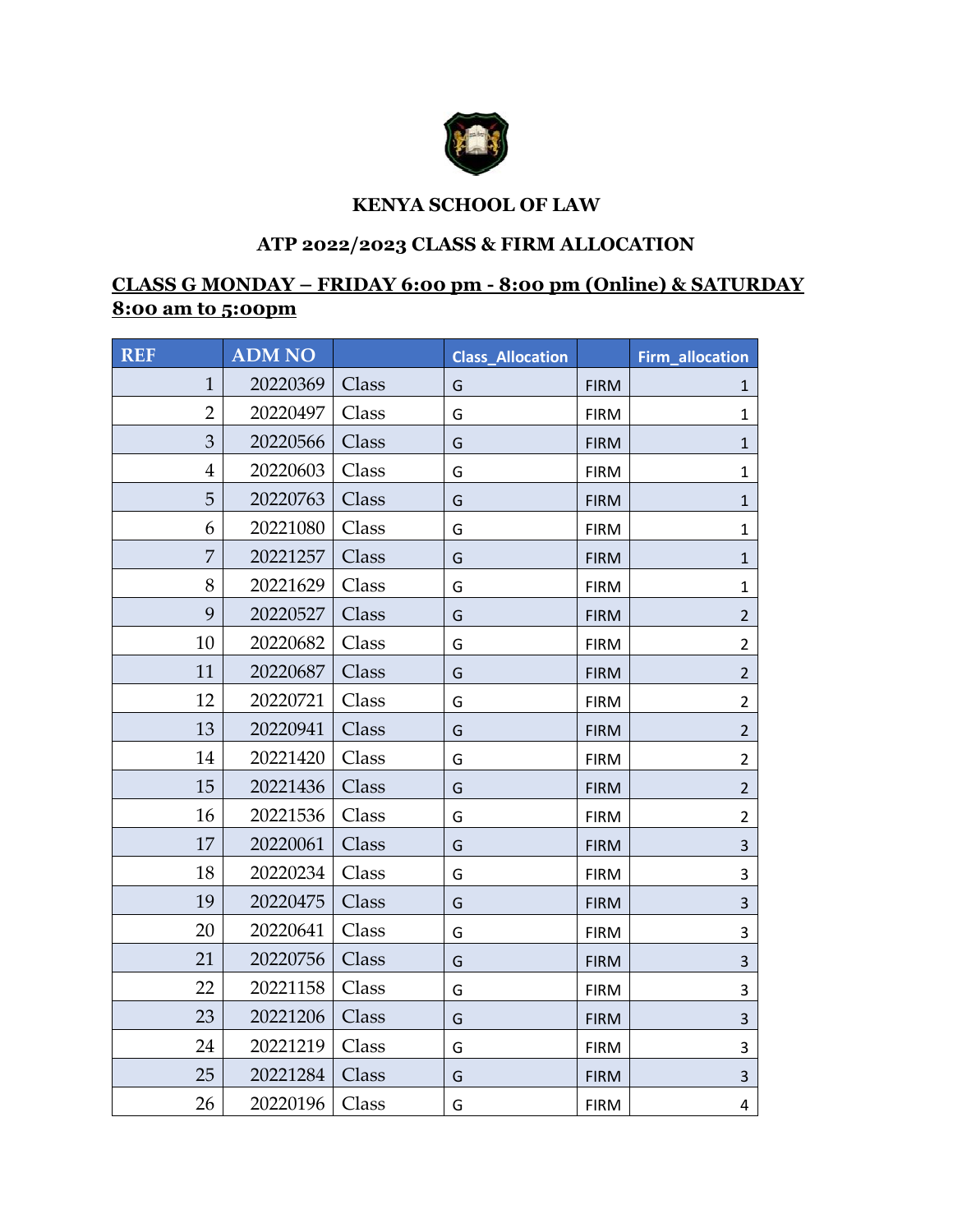| 27 | 20220213 | Class | G | <b>FIRM</b> | 4              |
|----|----------|-------|---|-------------|----------------|
| 28 | 20220490 | Class | G | <b>FIRM</b> | 4              |
| 29 | 20220591 | Class | G | <b>FIRM</b> | 4              |
| 30 | 20220723 | Class | G | <b>FIRM</b> | 4              |
| 31 | 20220780 | Class | G | <b>FIRM</b> | 4              |
| 32 | 20221082 | Class | G | <b>FIRM</b> | 4              |
| 33 | 20221617 | Class | G | <b>FIRM</b> | 4              |
| 34 | 20220191 | Class | G | <b>FIRM</b> | 5              |
| 35 | 20220212 | Class | G | <b>FIRM</b> | $\mathsf S$    |
| 36 | 20220674 | Class | G | <b>FIRM</b> | 5              |
| 37 | 20220772 | Class | G | <b>FIRM</b> | 5              |
| 38 | 20220919 | Class | G | <b>FIRM</b> | 5              |
| 39 | 20220922 | Class | G | <b>FIRM</b> | 5              |
| 40 | 20221055 | Class | G | <b>FIRM</b> | 5              |
| 41 | 20221138 | Class | G | <b>FIRM</b> | 5              |
| 42 | 20221173 | Class | G | <b>FIRM</b> | 5              |
| 43 | 20221192 | Class | G | <b>FIRM</b> | 5              |
| 44 | 20221995 | Class | G | <b>FIRM</b> | 5              |
| 45 | 20220400 | Class | G | <b>FIRM</b> | 6              |
| 46 | 20220849 | Class | G | <b>FIRM</b> | 6              |
| 47 | 20220924 | Class | G | <b>FIRM</b> | 6              |
| 48 | 20220929 | Class | G | <b>FIRM</b> | 6              |
| 49 | 20221001 | Class | G | <b>FIRM</b> | 6              |
| 50 | 20221111 | Class | G | <b>FIRM</b> | 6              |
| 51 | 20221255 | Class | G | <b>FIRM</b> | 6              |
| 52 | 20221502 | Class | G | <b>FIRM</b> | 6              |
| 53 | 20220200 | Class | G | <b>FIRM</b> | $\overline{7}$ |
| 54 | 20220285 | Class | G | <b>FIRM</b> | 7              |
| 55 | 20220498 | Class | G | <b>FIRM</b> | $\overline{7}$ |
| 56 | 20220907 | Class | G | <b>FIRM</b> | 7              |
| 57 | 20221218 | Class | G | <b>FIRM</b> | 7              |
| 58 | 20221266 | Class | G | <b>FIRM</b> | 7              |
| 59 | 20221570 | Class | G | <b>FIRM</b> | $\overline{7}$ |
| 60 | 20220036 | Class | G | <b>FIRM</b> | $\overline{7}$ |
| 61 | 20220264 | Class | G | <b>FIRM</b> | $\overline{7}$ |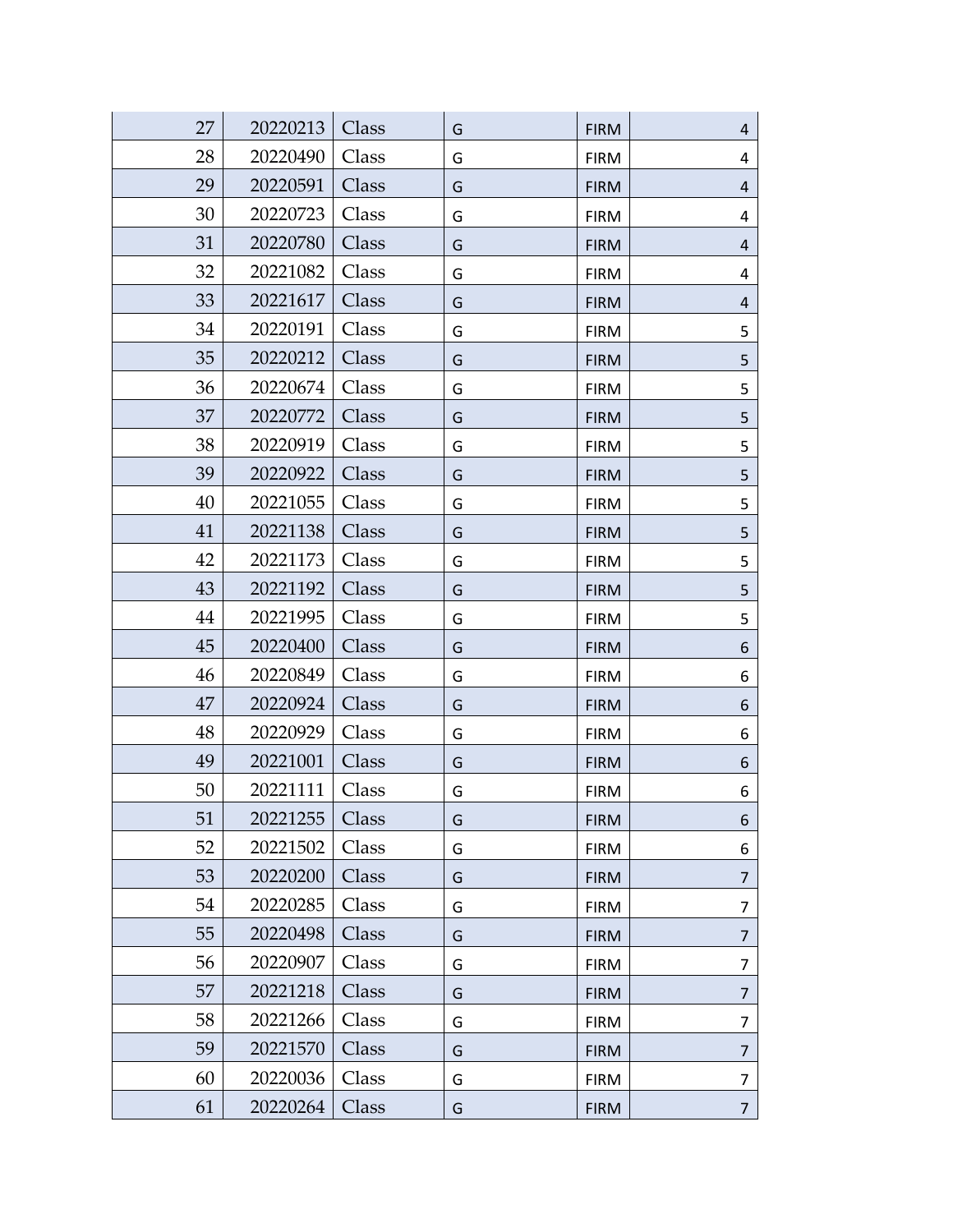| 62 | 20220457 | Class | G | <b>FIRM</b> | 8      |
|----|----------|-------|---|-------------|--------|
| 63 | 20220925 | Class | G | <b>FIRM</b> | 8      |
| 64 | 20220978 | Class | G | <b>FIRM</b> | 8      |
| 65 | 20221232 | Class | G | <b>FIRM</b> | 8      |
| 66 | 20221274 | Class | G | <b>FIRM</b> | 8      |
| 67 | 20221295 | Class | G | <b>FIRM</b> | 8      |
| 68 | 20221388 | Class | G | <b>FIRM</b> | 8      |
| 69 | 20221497 | Class | G | <b>FIRM</b> | 8      |
| 70 | 20221550 | Class | G | <b>FIRM</b> | 8      |
| 71 | 20220083 | Class | G | <b>FIRM</b> | 9      |
| 72 | 20220084 | Class | G | <b>FIRM</b> | 9      |
| 73 | 20220513 | Class | G | <b>FIRM</b> | 9      |
| 74 | 20220799 | Class | G | <b>FIRM</b> | 9      |
| 75 | 20221214 | Class | G | <b>FIRM</b> | 9      |
| 76 | 20221386 | Class | G | <b>FIRM</b> | 9      |
| 77 | 20221503 | Class | G | <b>FIRM</b> | 9      |
| 78 | 20221626 | Class | G | <b>FIRM</b> | 9      |
| 79 | 20221921 | Class | G | <b>FIRM</b> | 9      |
| 80 | 20220087 | Class | G | <b>FIRM</b> | 10     |
| 81 | 20220753 | Class | G | <b>FIRM</b> | 10     |
| 82 | 20221127 | Class | G | <b>FIRM</b> | 10     |
| 83 | 20221136 | Class | G | <b>FIRM</b> | 10     |
| 84 | 20221500 | Class | G | <b>FIRM</b> | 10     |
| 85 | 20221513 | Class | G | <b>FIRM</b> | $10\,$ |
| 86 | 20221625 | Class | G | <b>FIRM</b> | 10     |
| 87 | 20221624 | Class | G | <b>FIRM</b> | 10     |
| 88 | 20221618 | Class | G | <b>FIRM</b> | 10     |
| 89 | 20220140 | Class | G | <b>FIRM</b> | 11     |
| 90 | 20220240 | Class | G | <b>FIRM</b> | 11     |
| 91 | 20220605 | Class | G | <b>FIRM</b> | 11     |
| 92 | 20221176 | Class | G | <b>FIRM</b> | 11     |
| 93 | 20221180 | Class | G | <b>FIRM</b> | 11     |
| 94 | 20221474 | Class | G | <b>FIRM</b> | 11     |
| 95 | 20220707 | Class | G | <b>FIRM</b> | 11     |
| 96 | 20221628 | Class | G | <b>FIRM</b> | 11     |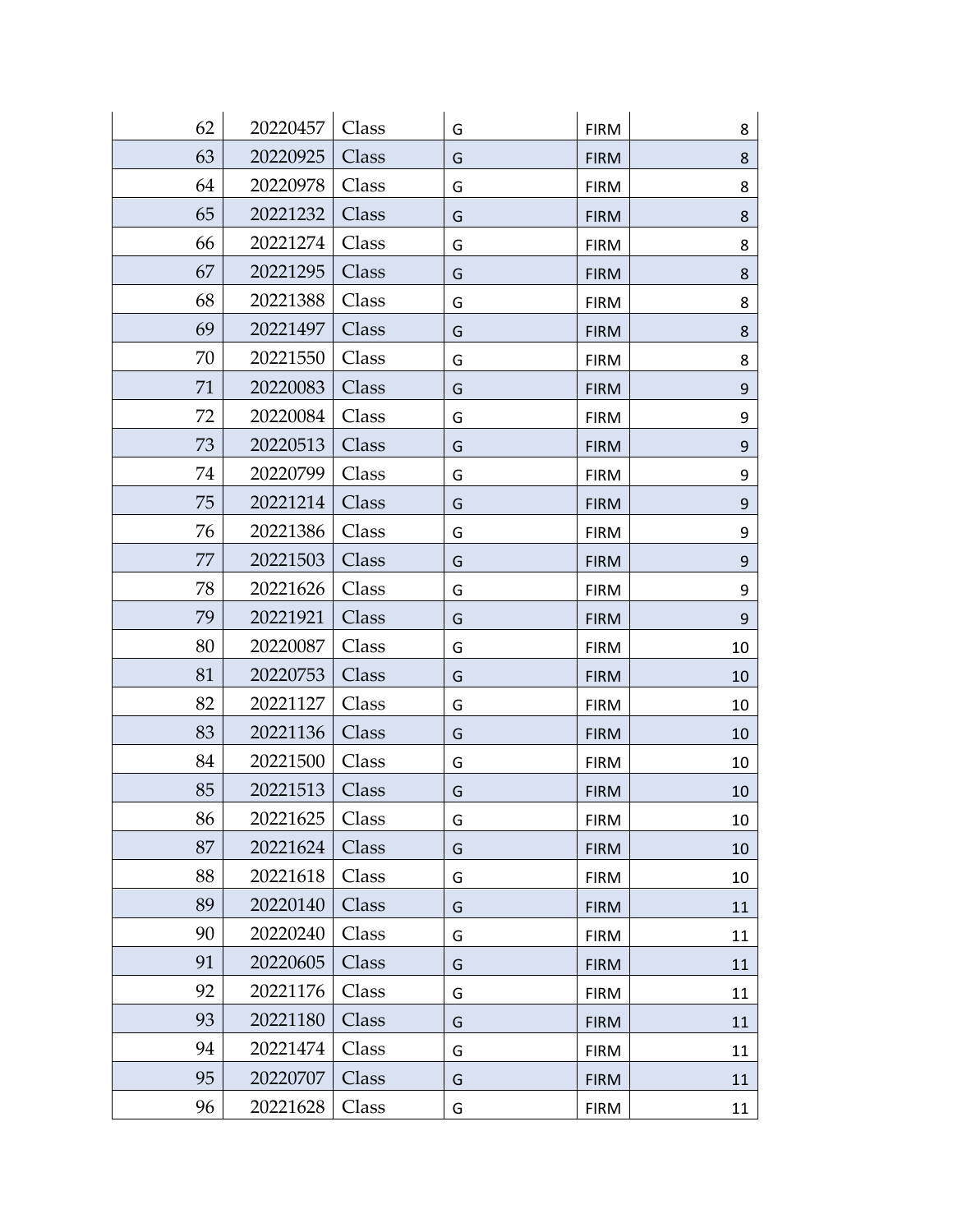| 97  | 20221892 | Class | G | <b>FIRM</b> | 11 |
|-----|----------|-------|---|-------------|----|
| 98  | 20221555 | Class | G | <b>FIRM</b> | 11 |
| 99  | 20220125 | Class | G | <b>FIRM</b> | 12 |
| 100 | 20220231 | Class | G | <b>FIRM</b> | 12 |
| 101 | 20220390 | Class | G | <b>FIRM</b> | 12 |
| 102 | 20220417 | Class | G | <b>FIRM</b> | 12 |
| 103 | 20220430 | Class | G | <b>FIRM</b> | 12 |
| 104 | 20220688 | Class | G | <b>FIRM</b> | 12 |
| 105 | 20220848 | Class | G | <b>FIRM</b> | 12 |
| 106 | 20220938 | Class | G | <b>FIRM</b> | 12 |
| 107 | 20221028 | Class | G | <b>FIRM</b> | 12 |
| 108 | 20220008 | Class | G | <b>FIRM</b> | 13 |
| 109 | 20220152 | Class | G | <b>FIRM</b> | 13 |
| 110 | 20220431 | Class | G | <b>FIRM</b> | 13 |
| 111 | 20220467 | Class | G | <b>FIRM</b> | 13 |
| 112 | 20220649 | Class | G | <b>FIRM</b> | 13 |
| 113 | 20220895 | Class | G | <b>FIRM</b> | 13 |
| 114 | 20221245 | Class | G | <b>FIRM</b> | 13 |
| 115 | 20221458 | Class | G | <b>FIRM</b> | 13 |
| 116 | 20221563 | Class | G | <b>FIRM</b> | 13 |
| 117 | 20220443 | Class | G | <b>FIRM</b> | 14 |
| 118 | 20220466 | Class | G | <b>FIRM</b> | 14 |
| 119 | 20220468 | Class | G | <b>FIRM</b> | 14 |
| 120 | 20220520 | Class | G | <b>FIRM</b> | 14 |
| 121 | 20220728 | Class | G | <b>FIRM</b> | 14 |
| 122 | 20220798 | Class | G | <b>FIRM</b> | 14 |
| 123 | 20220867 | Class | G | <b>FIRM</b> | 14 |
| 124 | 20220892 | Class | G | <b>FIRM</b> | 14 |
| 125 | 20221078 | Class | G | <b>FIRM</b> | 14 |
| 126 | 20220192 | Class | G | <b>FIRM</b> | 15 |
| 127 | 20220239 | Class | G | <b>FIRM</b> | 15 |
| 128 | 20220629 | Class | G | <b>FIRM</b> | 15 |
| 129 | 20221196 | Class | G | <b>FIRM</b> | 15 |
| 130 | 20221254 | Class | G | <b>FIRM</b> | 15 |
| 131 | 20221269 | Class | G | <b>FIRM</b> | 15 |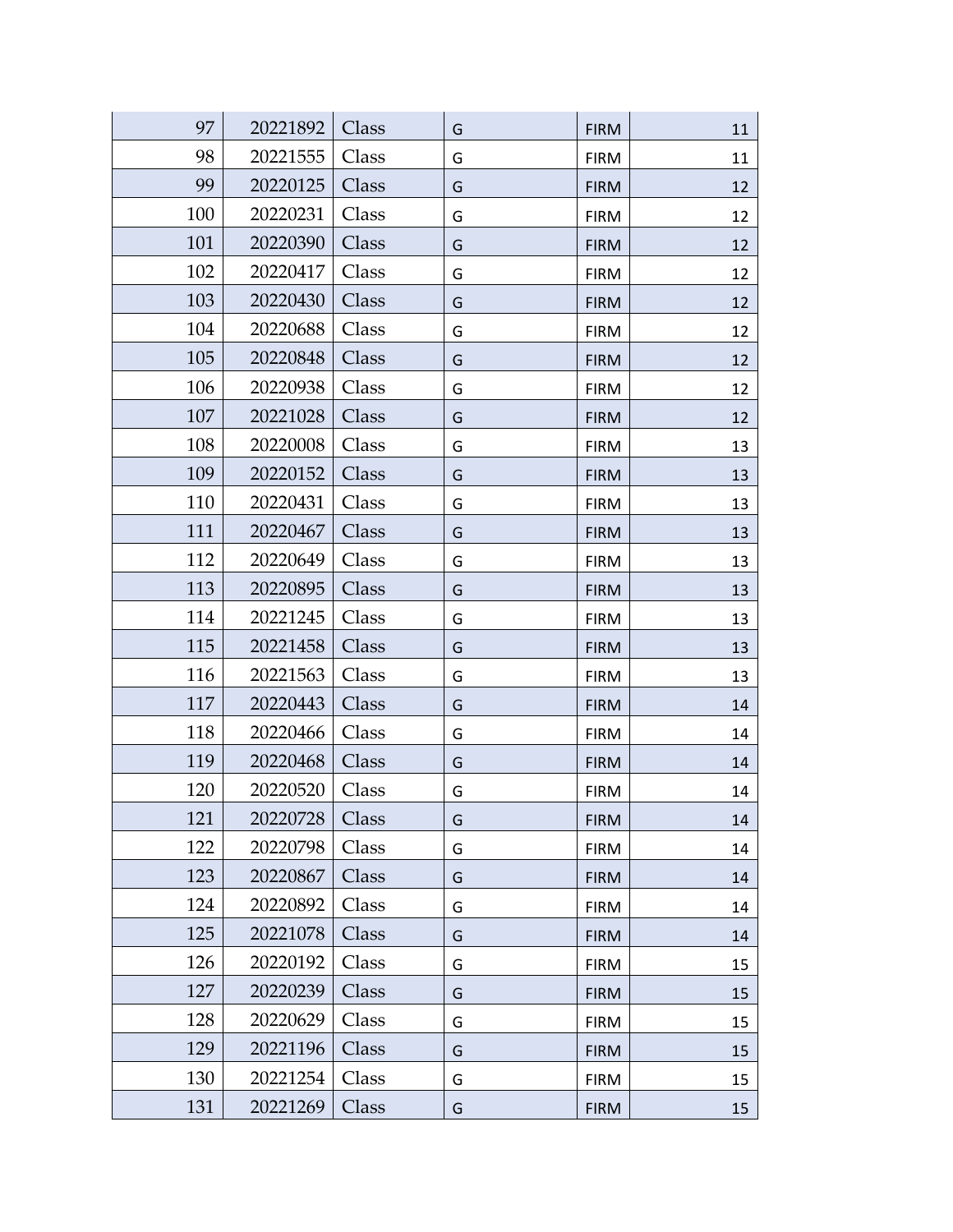| 132 | 20221314 | Class | G | <b>FIRM</b> | 15 |
|-----|----------|-------|---|-------------|----|
| 133 | 20221352 | Class | G | <b>FIRM</b> | 15 |
| 134 | 20221412 | Class | G | <b>FIRM</b> | 15 |
| 135 | 20220259 | Class | G | <b>FIRM</b> | 16 |
| 136 | 20220286 | Class | G | <b>FIRM</b> | 16 |
| 137 | 20220511 | Class | G | <b>FIRM</b> | 16 |
| 138 | 20220695 | Class | G | <b>FIRM</b> | 16 |
| 139 | 20220777 | Class | G | <b>FIRM</b> | 16 |
| 140 | 20220894 | Class | G | <b>FIRM</b> | 16 |
| 141 | 20221072 | Class | G | <b>FIRM</b> | 16 |
| 142 | 20221324 | Class | G | <b>FIRM</b> | 16 |
| 143 | 20221605 | Class | G | <b>FIRM</b> | 16 |
| 144 | 20220921 | Class | G | <b>FIRM</b> | 17 |
| 145 | 20221107 | Class | G | <b>FIRM</b> | 17 |
| 146 | 20221120 | Class | G | <b>FIRM</b> | 17 |
| 147 | 20221205 | Class | G | <b>FIRM</b> | 17 |
| 148 | 20221264 | Class | G | <b>FIRM</b> | 17 |
| 149 | 20221411 | Class | G | <b>FIRM</b> | 17 |
| 150 | 20221457 | Class | G | <b>FIRM</b> | 17 |
| 151 | 20221558 | Class | G | <b>FIRM</b> | 17 |
| 152 | 20220208 | Class | G | <b>FIRM</b> | 17 |
| 153 | 20220338 | Class | G | <b>FIRM</b> | 18 |
| 154 | 20220435 | Class | G | <b>FIRM</b> | 18 |
| 155 | 20220525 | Class | G | <b>FIRM</b> | 18 |
| 156 | 20220813 | Class | G | <b>FIRM</b> | 18 |
| 157 | 20220836 | Class | G | <b>FIRM</b> | 18 |
| 158 | 20221189 | Class | G | <b>FIRM</b> | 18 |
| 159 | 20221265 | Class | G | <b>FIRM</b> | 18 |
| 160 | 20221339 | Class | G | <b>FIRM</b> | 18 |
| 161 | 20221382 | Class | G | <b>FIRM</b> | 18 |
| 162 | 20221600 | Class | G | <b>FIRM</b> | 18 |
| 163 | 20220110 | Class | G | <b>FIRM</b> | 19 |
| 164 | 20220491 | Class | G | <b>FIRM</b> | 19 |
| 165 | 20220712 | Class | G | <b>FIRM</b> | 19 |
| 166 | 20220758 | Class | G | <b>FIRM</b> | 19 |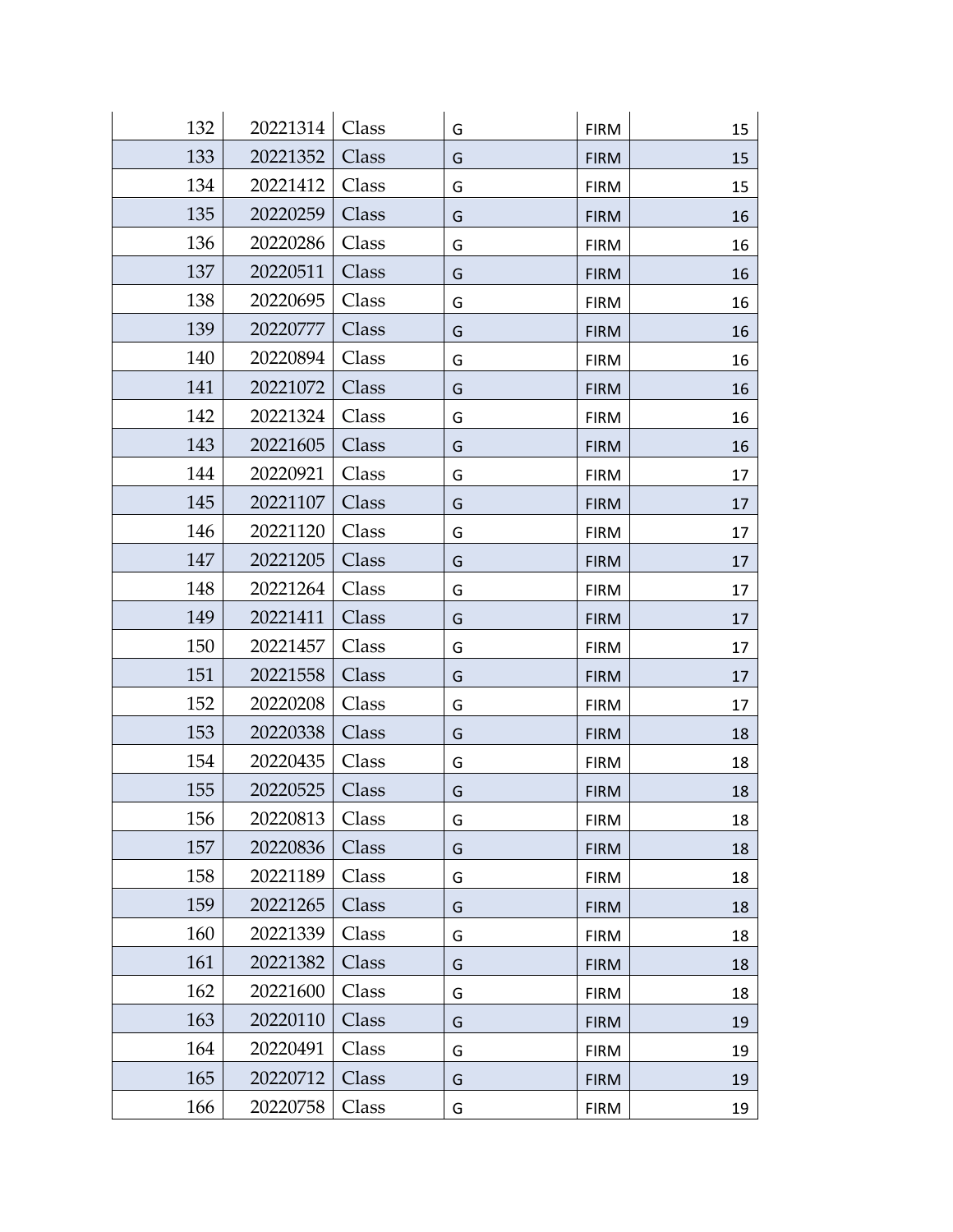| 167 | 20220859 | Class | G | <b>FIRM</b> | 19 |
|-----|----------|-------|---|-------------|----|
| 168 | 20221061 | Class | G | <b>FIRM</b> | 19 |
| 169 | 20221207 | Class | G | <b>FIRM</b> | 19 |
| 170 | 20221315 | Class | G | <b>FIRM</b> | 19 |
| 171 | 20221431 | Class | G | <b>FIRM</b> | 19 |
| 172 | 20220081 | Class | G | <b>FIRM</b> | 20 |
| 173 | 20220159 | Class | G | <b>FIRM</b> | 20 |
| 174 | 20220407 | Class | G | <b>FIRM</b> | 20 |
| 175 | 20220470 | Class | G | <b>FIRM</b> | 20 |
| 176 | 20220492 | Class | G | <b>FIRM</b> | 20 |
| 177 | 20220528 | Class | G | <b>FIRM</b> | 20 |
| 178 | 20220932 | Class | G | <b>FIRM</b> | 20 |
| 179 | 20221348 | Class | G | <b>FIRM</b> | 20 |
| 180 | 20221476 | Class | G | <b>FIRM</b> | 20 |
| 181 | 20220357 | Class | G | <b>FIRM</b> | 21 |
| 182 | 20220593 | Class | G | <b>FIRM</b> | 21 |
| 183 | 20220791 | Class | G | <b>FIRM</b> | 21 |
| 184 | 20220851 | Class | G | <b>FIRM</b> | 21 |
| 185 | 20220971 | Class | G | <b>FIRM</b> | 21 |
| 186 | 20221108 | Class | G | <b>FIRM</b> | 21 |
| 187 | 20221164 | Class | G | <b>FIRM</b> | 21 |
| 188 | 20221897 | Class | G | <b>FIRM</b> | 21 |
| 189 | 20221883 | Class | G | <b>FIRM</b> | 21 |
| 190 | 20220130 | Class | G | <b>FIRM</b> | 22 |
| 191 | 20220676 | Class | G | <b>FIRM</b> | 22 |
| 192 | 20220814 | Class | G | <b>FIRM</b> | 22 |
| 193 | 20221128 | Class | G | <b>FIRM</b> | 22 |
| 194 | 20221484 | Class | G | <b>FIRM</b> | 22 |
| 195 | 20221579 | Class | G | <b>FIRM</b> | 22 |
| 196 | 20221597 | Class | G | <b>FIRM</b> | 22 |
| 197 | 20221483 | Class | G | <b>FIRM</b> | 22 |
| 198 | 20221630 | Class | G | <b>FIRM</b> | 22 |
| 199 | 20220823 | Class | G | <b>FIRM</b> | 22 |
| 200 | 20220199 | Class | G | <b>FIRM</b> | 23 |
| 201 | 20220360 | Class | G | <b>FIRM</b> | 23 |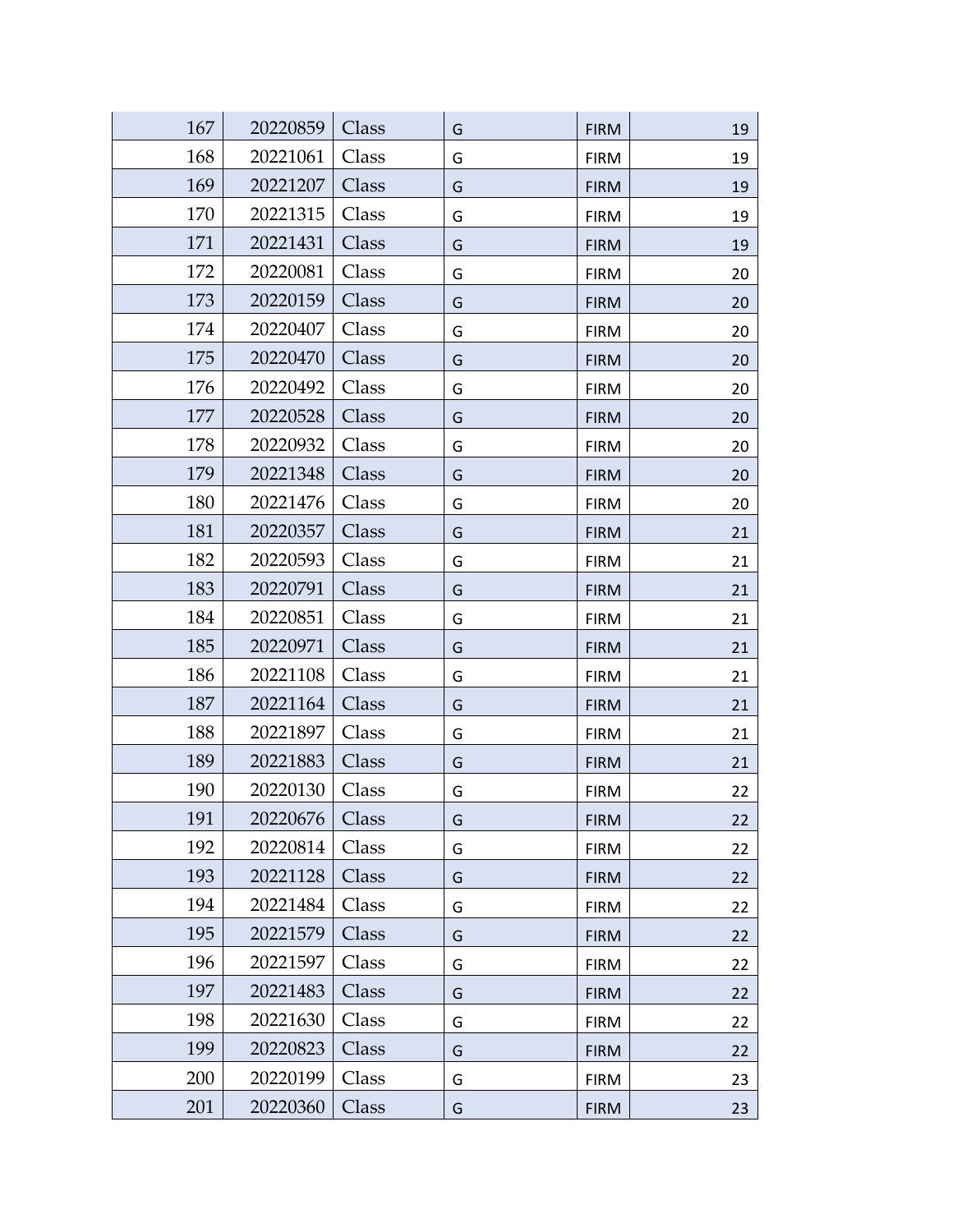| 202 | 20220684 | Class |   |             |    |
|-----|----------|-------|---|-------------|----|
|     |          |       | G | <b>FIRM</b> | 23 |
| 203 | 20220735 | Class | G | <b>FIRM</b> | 23 |
| 204 | 20220771 | Class | G | <b>FIRM</b> | 23 |
| 205 | 20220872 | Class | G | <b>FIRM</b> | 23 |
| 206 | 20220920 | Class | G | <b>FIRM</b> | 23 |
| 207 | 20221166 | Class | G | <b>FIRM</b> | 23 |
| 208 | 20221140 | Class | G | <b>FIRM</b> | 23 |
| 209 | 20220012 | Class | G | <b>FIRM</b> | 24 |
| 210 | 20220189 | Class | G | <b>FIRM</b> | 24 |
| 211 | 20220424 | Class | G | <b>FIRM</b> | 24 |
| 212 | 20220532 | Class | G | <b>FIRM</b> | 24 |
| 213 | 20220706 | Class | G | <b>FIRM</b> | 24 |
| 214 | 20220717 | Class | G | <b>FIRM</b> | 24 |
| 215 | 20221024 | Class | G | <b>FIRM</b> | 24 |
| 216 | 20221301 | Class | G | <b>FIRM</b> | 24 |
| 217 | 20221889 | Class | G | <b>FIRM</b> | 24 |
| 218 | 20221081 | Class | G | <b>FIRM</b> | 25 |
| 219 | 20221086 | Class | G | <b>FIRM</b> | 25 |
| 220 | 20221198 | Class | G | <b>FIRM</b> | 25 |
| 221 | 20221227 | Class | G | <b>FIRM</b> | 25 |
| 222 | 20221360 | Class | G | <b>FIRM</b> | 25 |
| 223 | 20221393 | Class | G | <b>FIRM</b> | 25 |
| 224 | 20221417 | Class | G | <b>FIRM</b> | 25 |
| 225 | 20221612 | Class | G | <b>FIRM</b> | 25 |
| 226 | 20221547 | Class | G | <b>FIRM</b> | 25 |
| 227 | 20220267 | Class | G | <b>FIRM</b> | 27 |
| 228 | 20220678 | Class | G | <b>FIRM</b> | 27 |
| 229 | 20220881 | Class | G | <b>FIRM</b> | 27 |
| 230 | 20221050 | Class | G | <b>FIRM</b> | 27 |
| 231 | 20221084 | Class | G | <b>FIRM</b> | 27 |
| 232 | 20221168 | Class | G | <b>FIRM</b> | 27 |
| 233 | 20221898 | Class | G | <b>FIRM</b> | 27 |
| 234 | 20221950 | Class | G | <b>FIRM</b> | 27 |
| 235 | 20221962 | Class | G | <b>FIRM</b> | 27 |
| 236 | 20220013 | Class | G | <b>FIRM</b> | 28 |